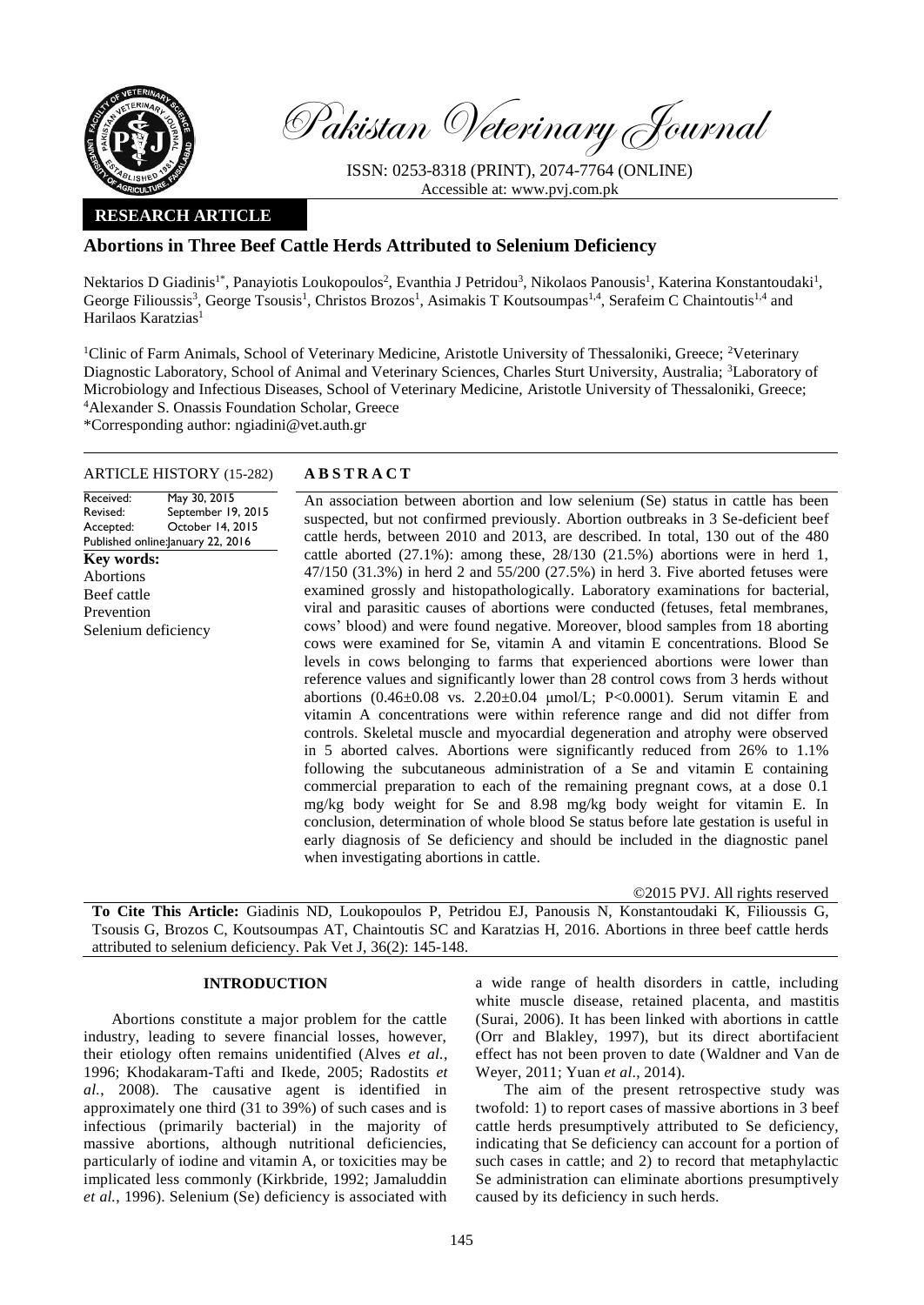#### **MATERIALS AND METHODS**

This study was conducted in 3 beef cattle herds with massive abortions between 2010 and 2013. Analytical data regarding number of animals, breed, feeding regime and conducted vaccinations are shown in Table 1.

### **History and Diagnostic work up**

*Herd 1 (130 cows):* In 2010, 28 cows aborted on the 7th or 8th month of gestation, while 4 other cows gave birth to stillborn calves. Two aborted fetuses along with their placenta were subjected to necropsy and laboratory examinations for *Brucella* spp., *Listeria* spp., *Escherichia coli*, *Salmonella* spp., *Chlamydia abortus*, *Ureaplasma*  spp*.* and *Trichomonas* spp., according to Quinn *et al*.  $(2004)$ .

*Herd 2 (150 cows):* In 2013, 45 cows aborted and 4 gave birth to stillborn calves. One aborted fetus (approximately 7 months old) was subjected to necropsy and laboratory examinations identically to herd 1; additional tests for Bovine viral diarrhea (BVDV), Bovine herpesvirus 1 (BHV-1) and Schmallenberg virus (SBV) were performed.

*Herd 3 (200 cows):* In 2013, 52 cows aborted between 5<sup>th</sup> and  $7<sup>th</sup>$  month of gestation. Moreover, 5 cows gave birth to stillborn calves. Two aborted fetuses were subjected to necropsy and analyses as for herd 2. Retained placentas were not observed in any farm.

Recently aborting cows were sampled for biochemical (Se, vitamin A and vitamin E) and serological (antibodies against BVDV, BHV-1, SBV and *Neospora caninum*) analyses, as follows: a) herd 1: 10 cows for biochemistry and serology, b) herd 2: 10 cows for serology and 5 for biochemistry, and c) herd 3: 3 cows for both analyses. Additionally, 3 samples were obtained from cows that delivered normally in herd 2 for biochemical analyses.

**Laboratory analysis:** Whole blood Se (Ayannidis and Voulgaropoulos, 1990) and serum vitamin E (Hansen and Warwick, 1969) were determined fluorometrically. Serum vitamin A was determined colorimetrically (Roels and Traut, 1972).

Serology was performed using enzyme-linked immunosorbent assay (ELISA) kits. Competitive ELISA was applied for anti-p80-125 (anti-NSP2-3) antibodies detection for BVDV (ID Screen® BVD p80 antibody competition) and anti-BHV-1 gE antibodies for BHV-1 (ID Screen® IBR gE competition). Indirect ELISA kits were used to detect antibodies against SBV nucleoprotein (ID Screen® Schmallenberg virus indirect multispecies confirmation test) and *Neospora caninum* (ID Screen®

*Neospora caninum* indirect multi-species). All immunoassays were performed according to the manufacturer's instructions (ID.vet, Montpellier, France).

**Treatment:** After Se-deficiency determination in aborting cows, the remaining pregnant animals were metaphylactically injected once (0.1 mg Se /kg BW and 8.98 mg vitamin E /kg BW) with a commercial Se and vitamin E preparation, containing 1.67 mg sodium selenite and 150 mg tocopherol acetate per mL. Blood was drawn from 5 cows in each herd 45 days post-injection to measure Se concentrations.

**Control cows:** Blood Se, vitamin E and A concentrations from 28 pregnant beef cows that calved normally, from 3 neighboring farms without abortion storms, were used as controls. Sampling and analysis of this dataset was performed at our Laboratory in 2012.

**Statistical analysis:** SAS software (version 9.3, Cary, North Carolina) was used for calculations. Data normality was tested with Shapiro-Wilk test; because data had a normal distribution, means and standard deviations are given. Comparisons were performed with two sample ttest for independent observations (PROC TTEST) for continuous variables and Chi-square analysis (PROC FREQ) for binary variables. P<0.05 was considered significant.

#### **RESULTS AND DISCUSSION**

Laboratory examinations were negative for all the infectious agents tested in the 3 examined herds. Necropsy of all the examined fetuses revealed multi-focal severe pallor of several skeletal muscles and the myocardium. Histology showed marked multifocal atrophy and degeneration of the skeletal muscles, and to a somewhat lesser degree of the myocardium, and mild hepatic congestion. All these lesions were compatible with white muscle disease. Brain histopathology of the aborted fetuses was unremarkable.

Whole blood Se concentration was lower than the normal values cited in the literature in all the 3 herds, while serum vitamin E and vitamin A values were normal (Table 2). Whole blood Se concentrations lower than 0.63 μmol/L indicate a deficient state, while values of 0.63- 0.95 μmol/L are considered marginal (Surai, 2006). In farm 2, cows that aborted had lower Se levels compared to the 3 cows that did not abort  $(0.48 \pm 0.04 \text{ vs. } 0.60 \pm 0.06 \text{ s})$  $\mu$ mol/L, respectively; P=0.02); however, all these cows were Se deficient. There was a highly significant difference regarding Se levels between the farms that experienced abortion storms and those that did not  $(0.46 \pm 0.08 \text{ vs. } 2.20 \pm 0.04 \text{ \mu} \text{mol/L}, \text{ respectively};$ P<0.0001).

| Table I: Information concerning herd size, nutrition and vaccinations in the 3 beef cattle herds with the abortion outbreaks |  |
|------------------------------------------------------------------------------------------------------------------------------|--|
|------------------------------------------------------------------------------------------------------------------------------|--|

|        | <b>Animals</b>     | Feeding regime                                                           | Vaccinations                     |
|--------|--------------------|--------------------------------------------------------------------------|----------------------------------|
| Herd I | 130 Limousin cows  | Grazing, concentrates (corn, barley, soybean)                            | Clostridiosis,                   |
|        |                    | no vitamin-trace elements added                                          | enterotoxinogenic colibacillosis |
| Herd 2 | 150 Simmental cows | Grazing, alfalfa hay, wheat straw, corn, no vitamin-trace elements added | <b>Clostridiosis</b>             |
| Herd 3 | 200 Brown          | Grazing, alfalfa hay, wheat straw, corn, no vitamin-trace elements added | Enterotoxinogenic colibacillosis |
|        | Swiss x Simmental  |                                                                          |                                  |
|        | <b>COWS</b>        |                                                                          |                                  |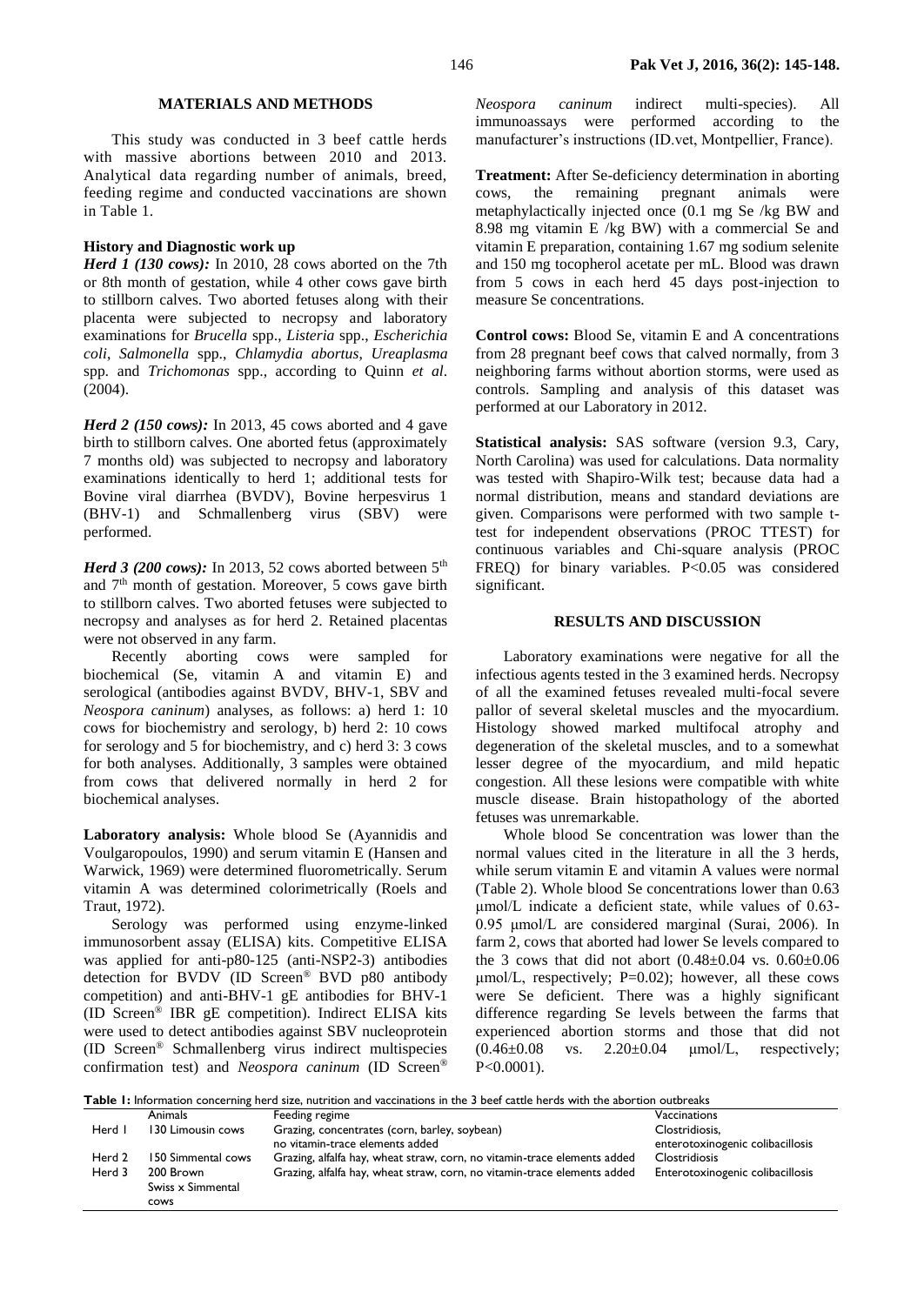**Table 2:** Blood selenium (Se), vitamin E and vitamin A concentrations of aborting and control cows, as well as reference values of the elements

| <u>. While we have belowed the station with the theorie of the second and the second of the second the second the second control of the second second the second second the second second the second second the second second th</u> |                         |                                 |                          |
|--------------------------------------------------------------------------------------------------------------------------------------------------------------------------------------------------------------------------------------|-------------------------|---------------------------------|--------------------------|
| Herd                                                                                                                                                                                                                                 | Whole blood Se (umol/L) | Serum vitamin E (µmol/L)        | Serum vitamin A (µmol/L) |
| Herd I                                                                                                                                                                                                                               | $0.44 \pm 0.10^a$       | $2.77 \pm 0.46$                 | I.57±0.24                |
| Herd 2                                                                                                                                                                                                                               | $0.48 \pm 0.06^a$       | $2.32 \pm 0.17$                 | $0.08 \pm 0.23$          |
| Herd 3                                                                                                                                                                                                                               | $0.38 \pm 0.09^a$       | $2.40 \pm 0.07$                 | $1.54 \pm 0.05$          |
| Control cows <sup>1</sup>                                                                                                                                                                                                            | $2.20 \pm 0.09^{\circ}$ | $2.50 \pm 0.10$                 | $1.30 \pm 0.15$          |
| Reference values                                                                                                                                                                                                                     | $2.66 - 15.24^2$        | $2.31 - 4.623$                  | $0.70 - 1.704$           |
| $\cdots$<br>.                                                                                                                                                                                                                        | $\cdots$                | $    -$<br>$\sim$ $\sim$ $\sim$ | .                        |

a,b=different superscripts within the same column denote significant difference (P<0.05); Twenty-eight (28) beef cows from 3 neighboring herds without abortion outbreaks; <sup>2</sup> Surai (2006); <sup>3</sup>Radostits *et al*. (2008); <sup>4</sup>McDowell (2000).

| Herd No.          | Total abortion cases | Abortions before Se administration | Abortions after Se administration | P value   |
|-------------------|----------------------|------------------------------------|-----------------------------------|-----------|
| Herd $1(n=130)$   | 28(21.5)             | $28(21.5)^{a}$                     | $0(0.0)^{b}$                      | $<$ 0.000 |
| Herd $2(n=150)$   | 47(31.3)             | 45 (30.0) <sup>a</sup>             | $2(1.3)^{b}$                      | $<$ 0.000 |
| Herd $3(n=200)$   | 55 (27.5)            | 52 (26.0) <sup>a</sup>             | 3 $(1.5)^{b}$                     | $<$ 0.000 |
| All herds (n=480) | 130 (27.1)           | 125 (26.0)                         | 5 (LI)                            | <0.0001   |

Values in parenthesis indicate percentage. a,b=different superscripts within the same row denote significant difference (P<0.05).

Selenium deficiency resulted in an almost 50-fold increase (95% C.I. 21-121) in the probability for a cow to abort compared to the status after Se supplementation. Metaphylactic Se treatment was effective for all the 3 herds, as abortions significantly reduced after some days and for the next 6 months, when the herds were closely monitored. In total, 130 out of the 480 cows aborted (27.1%); 125 cows (26%) aborted before Se injection and 5 (1.1%) after Se injection (Table 3). Treatment raised the Se levels 45 days after the injection, with those values being within the normal range cited in the literature.

This seems to be the first report indicating that selenium administration can be efficiently used as a metaphylactic treatment against abortion in cattle in cases in which selenium deficiency is the presumptive etiologic agent of the abortion. An association between abortion and low selenium status in cattle has been suspected but not confirmed previously (Orr and Blakley, 1997; Enjalber *et al.*, 2006).

Fetal heart failure seems to be the mechanism most likely to explain the abortifacient effect of Se deficiency among the many proposed (Awadeh *et al.*, 1998; Underwood and Suttle, 2004). Orr and Blakley (1997) suggested that signs of heart failure including cardiac ventricular dilation, myocardial necrosis and mineralization, ascites and liver congestion, could represent a fetal form of white muscle disease attributed to Se deficiency. In the same study (Orr and Blakley, 1997) infectious agents that can cause abortion were detected in placenta and fetal tissues of most of the cases, possibly indicating that Se deficiency can create favorable circumstances for an abortifacient infectious agent to act.

In our study, Se deficiency was presumptively the sole cause of abortion based on the negative laboratory testing for a range of other common etiologies, the absence of pathology indicative of the involvement of such agents, the cardiac and skeletal muscle lesions that were compatible with white muscle disease, the lower than reference range selenium levels, the vitamin A and E levels being within reference range, and the clinical outcome (no or few abortions) following metaphylactic Se administration to the pregnant cows that had not aborted.

Another speculation for the abortifacient effect of Se deficiency might be the fact that sufficient progesterone concentration is necessary to maintain pregnancy in late gestation and Se supplementation contributes to adequate progesterone production by the pregnant cows (Kamada *et al.*, 2014). These authors found significantly increased

progesterone concentrations in blood serum of pregnant Se-supplemented Holstein heifers after the 7<sup>th</sup> month of gestation, when compared to the non Se-supplemented ones. However, since progesterone concentrations were not evaluated in the present study, we cannot attribute our cases of abortions in Se-deficient cows to progesterone deficiency. Also, in the study by Kamada *et al. (*2014) Se concentrations were measured in blood serum, as opposed to whole blood in our study, making comparisons difficult.

In conclusion, Se injection can be effectively given as a metaphylactic treatment in cases of massive abortions attributed to Se-deficiency in grazing beef cattle herds. Determination of whole blood Se status before late gestation could be useful for early detection of Se deficiency and, given the number of abortion cases in which the etiology remains undetermined, may be included in the diagnostic panel when investigating abortions in cattle.

**Author's contribution:** NDG, NP, GT, CB and HK attended the clinical cases and designed this manuscript. PL conducted the pathological and histopathological examinations. EP, GF and SCC conducted the examinations for possible pathogens. ATK and KK conducted the selenium and vitamin determinations. All authors interpreted the data, revised the manuscript and approved the final version.

#### **REFERENCES**

- Alves D, McEwen B, Hazlett M, Maxie G and Anderson N, 1996. Trends in bovine abortions submitted to the Ontario Ministry of Agriculture, Food and Rural Affairs, 1993-1995. Can Vet J, 37: 287-288.
- Awadeh FT, Kincaid RL and Johnson KA, 1998. Effect of level and source of dietary selenium on concentrations of thyroid hormones and immunoglobulins in beef cows and calves. J Anim Sci, 76: 1204-1215.
- Ayannidis A and Voulgaropoulos A, 1990. Improved procedure for the fluorometric determination of selenium in biological materials. Chem Chron New Series, 19: 111-118.
- Enjalber F, Lebreton P and Salat O, 2006. Effects of copper, zinc and selenium status on performance and health in commercial dairy and beef herds: retrospective study. J Anim Physiol Anim Nutr (Berl), 90: 459-466.
- Hansen LG and Warwick WJ, 1969. A fluorometric method for serum vitamin A and vitamin E. Amer J Clin Pathol, 51: 538-541.
- Jamaluddin AA, Case JT, Hird DW, Blanchard PC, Peauroi JR *et al.*, 1996. Dairy cattle abortion in California: evaluation of diagnostic laboratory data. J Vet Diagn Investig, 8: 210-218.
- Kamada H, Nonaka I, Takenouchi N and Amari M, 2014. Effects of selenium supplementation on plasma progesterone concentrations in pregnant heifers. Anim Sci J, 85: 241-246.